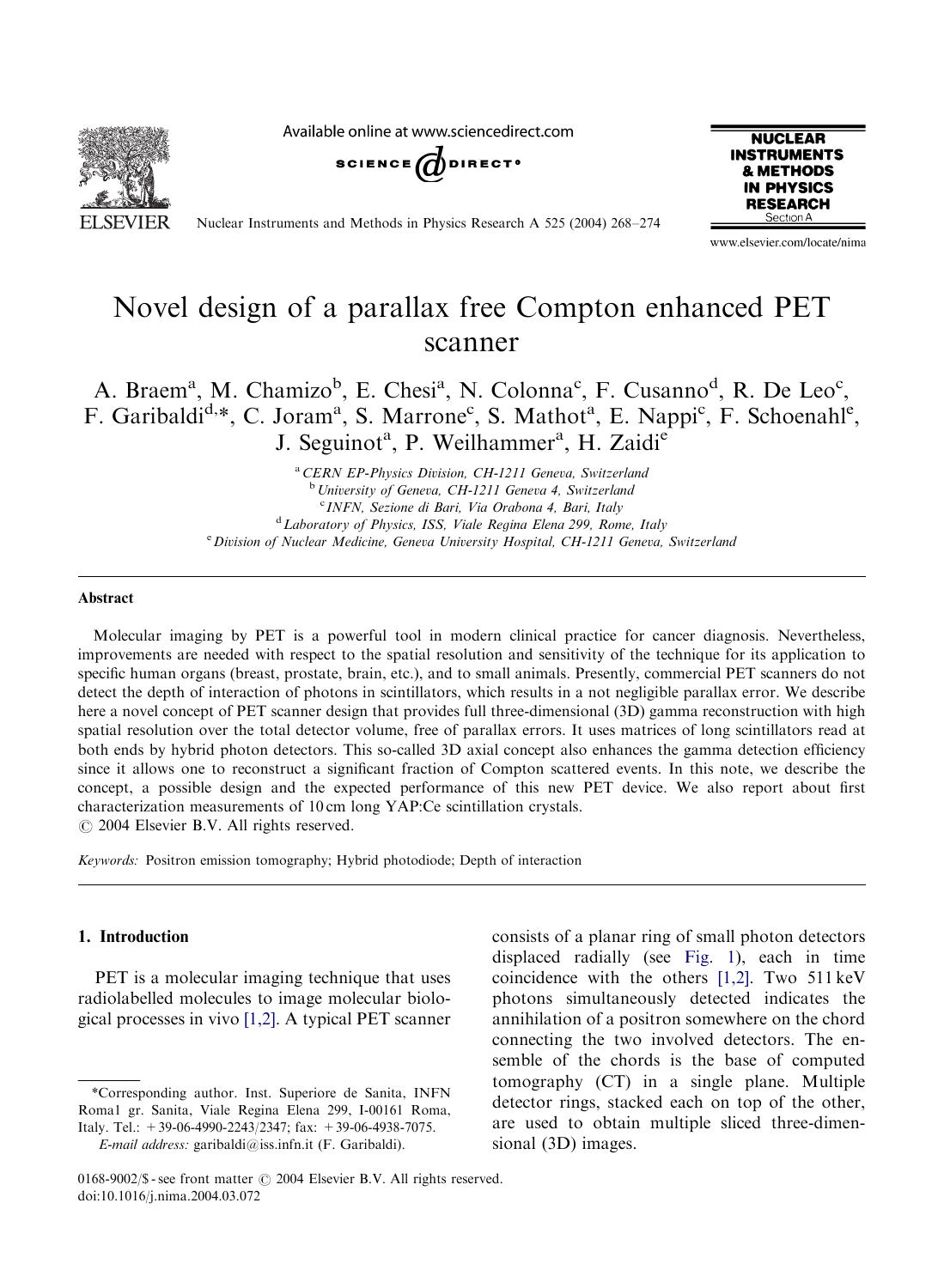<span id="page-1-0"></span>

Fig. 1. Schematic drawing of a PET device. The parallax error, influencing emission points far from the ring centre, is

schematically shown.

Nowadays there is a great effort to make PET devices with increased sensitivity and improved spatial resolution. This is dictated from the needs of imaging single organs (brain, breast, prostate, etc.) and small animals. In this case, the technique shows its actual limitations. Two main physical factors limit the PET spatial resolution: the positron range and the annihilation photons' non-collinearity. Moreover, there is another limiting factor owing to the penetration of the 511 keV photons into the crystals (Fig. 1). A photon impinging on the entrance face of a detector with an oblique angle with respect to its axis can be detected not in that detector, but in an adjacent one. This effect causes the parallax error, which increases with the distance of the positron emission point from the centre of the tomography ring [\[3\]](#page-6-0). This error can be significantly reduced or eliminated if the interaction point of the photon along the detector, i.e. the depth of interaction (DOI), can be measured.

Up to now, different approaches have been attempted to solve the DOI problem [\[1\]](#page-6-0), such as the phoswich approach [\[4–6\]](#page-6-0) (two different time

decay constant scintillators piled up in radial direction), implemented in ''the high-resolution research tomography'' (HRRT) [\[4\],](#page-6-0) or the detector stack approach, consisting in several layers of 2D photon detectors stacked in a 3D device. A third approach is based on the detection of the light reaching the two opposite bases of a scintillator. Many combinations of photodetectors have been used, including PIN photodiodes, APDs or PSPMTs [\[1\]](#page-6-0). Nevertheless, each of these photodetectors has intrinsic limitations (pixel size, number of pixels, surface coverage, energy resolution, gain uniformity), which compromise the final PET performance.

Our proposed PET scanner design employs the DOI approach, associated to the use of hybrid photon detector (HPD) photodetectors to solve the cited photodetector limitations.

### 2. PET hybrid photon detector concept

The proposed  $3D$  axial PET scanner<sup>1</sup> (see [Fig. 2\)](#page-2-0), consists of axially oriented arrays (see [Fig. 3](#page-3-0)) of long (100 mm) scintillator crystals of small cross-section  $(3.2 \times 3.2 \text{ mm}^2)$  with gaps of 0.8 mm between crystals. Each matrix (13 rows, 16 columns of scintillators) is read out on both sides by an HPD [\[5,6\].](#page-6-0) The size and segmentation of the silicon sensor of the HPD match exactly with the crystal matrix. This highly segmented geometry provides an accurate and uniform spatial resolution in the transaxial  $(x-y)$  plane, completely independent of the radial detector thickness. The transaxial segmentation allows tracking multiple interactions of annihilation photons in the scintillator matrix, which allows one to reconstruct a fraction of events which underwent Compton scattering in the detector. The axial coordinate (z) is derived with good precision from the ratio of the light intensities detected by the two HPDs at the ends of each scintillator matrix. This leads to a full 3D image reconstruction without any parallax effect, irrespective of the position of the annihilation point, which results in an enhanced PET

Patent applied by CERN under publication number PCT/ EP 02/07967.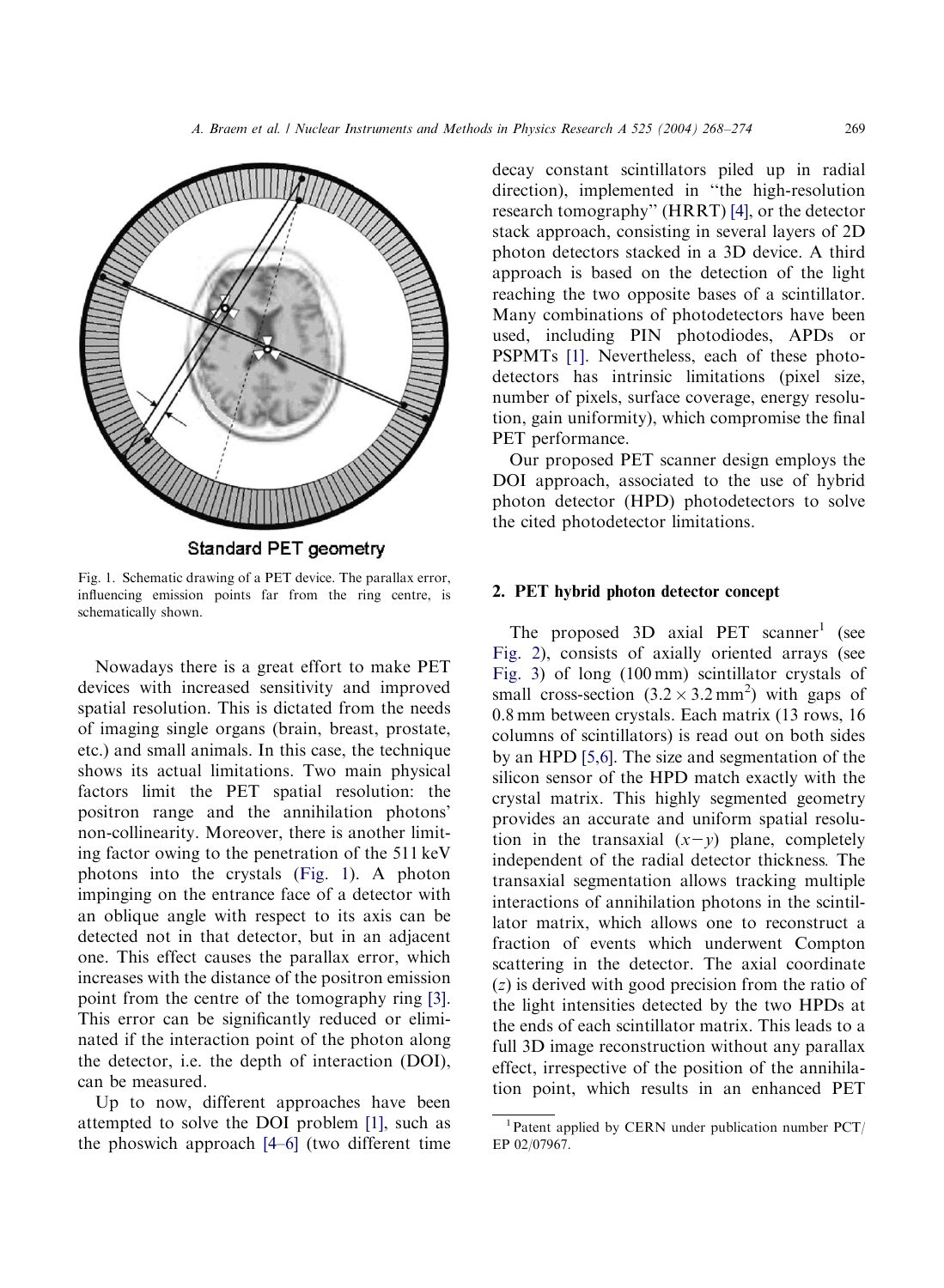<span id="page-2-0"></span>

Fig. 2. Schematic view of a 3D axial PET camera module based on a scintillator matrix read out by two HPDs.

spatial resolution, uniform over the whole detection volume and improves the sensitivity owing to the Compton enhancement.

#### 3. Choice of the scintillator

The  $x, y$  coordinate resolution depends only on the crystal segmentation and not on its constituent materials. The z resolution is instead linked to the choice of the scintillator and to its properties, in particular to its light yield and light absorption length. Properties like photofraction, decay time, market availability, machinability, price, etc. play of course also an important role when choosing a scintillator. In this first project phase, YAP:Ce has been chosen for the module tested in this work for its low cost, even if, compared to other scintillators, YAP has a low  $Z$ , a high absorption length, and a low photofraction. LSO:Ce and  $LABr_3$ :Ce scintillators would have been better candidates and will be studied later. All performance estimates and results in this paper refer to the use of YAP scintillators.

#### 4. Hybrid photon detector

The HPDs designed for the PET prototype camera have a circular thin (1.8 mm) entrance window made of sapphire. They are equipped with semi-transparent bialkali photocathodes, which exhibit a quantum efficiency of about 25% at the wavelength of maximum emission of 370 nm. The electron optics of the HPD is such that a 1:1 image of the photon pattern on the photocathode is transferred to the silicon sensor (''proximity focusing''). The silicon sensor is segmented into 216 individual diodes of dimension  $4 \times 4 \text{ mm}^2$ matching the pattern of the crystal matrix. The HPD is operated at a moderate potential difference between the photocathode and the silicon sensor of about 12 kV. Photoelectrons of 12 keV produce on average in the silicon sensor about 3000 electron–hole pairs with a spatial spread of 0.3 mm. The integrated self-triggering electronics, the VLSI chip VATA-GP, produced in  $0.6 \mu m$ CMOS technology, is mounted on the ceramic carrier, which supports also the silicon sensor. Each of the 128 channels of this chip has a charge integrating preamplifier, a shaper, a tunable shaping time, and a readout register. A parallel fast shaper circuit ( $\tau_s = 150 \text{ ns}$ ) produces a trigger signal for the readout logic. The chip features also a sparse readout option, which allows achieving event rates of the order of several MHz. The single photoelectron efficiency of the HPD electronics is expected to be 93% .

#### 5. PET performance estimates

Calculations and simulations using GEANT4 and EGS4 codes have been performed in order to characterize the performance of the system [\[8\]](#page-6-0). The number  $N_{\text{rec}}$  of photoelectrons in an HPD is determined by the number of produced scintillation photons  $N_{\text{ph}}$  at the z scintillation point in the crystal (length L) and the crystal attenuation length  $\Lambda'$ :  $N_{\text{rec}} = N_{\text{ph}}[(\exp(-z/\Lambda') + \exp(L -$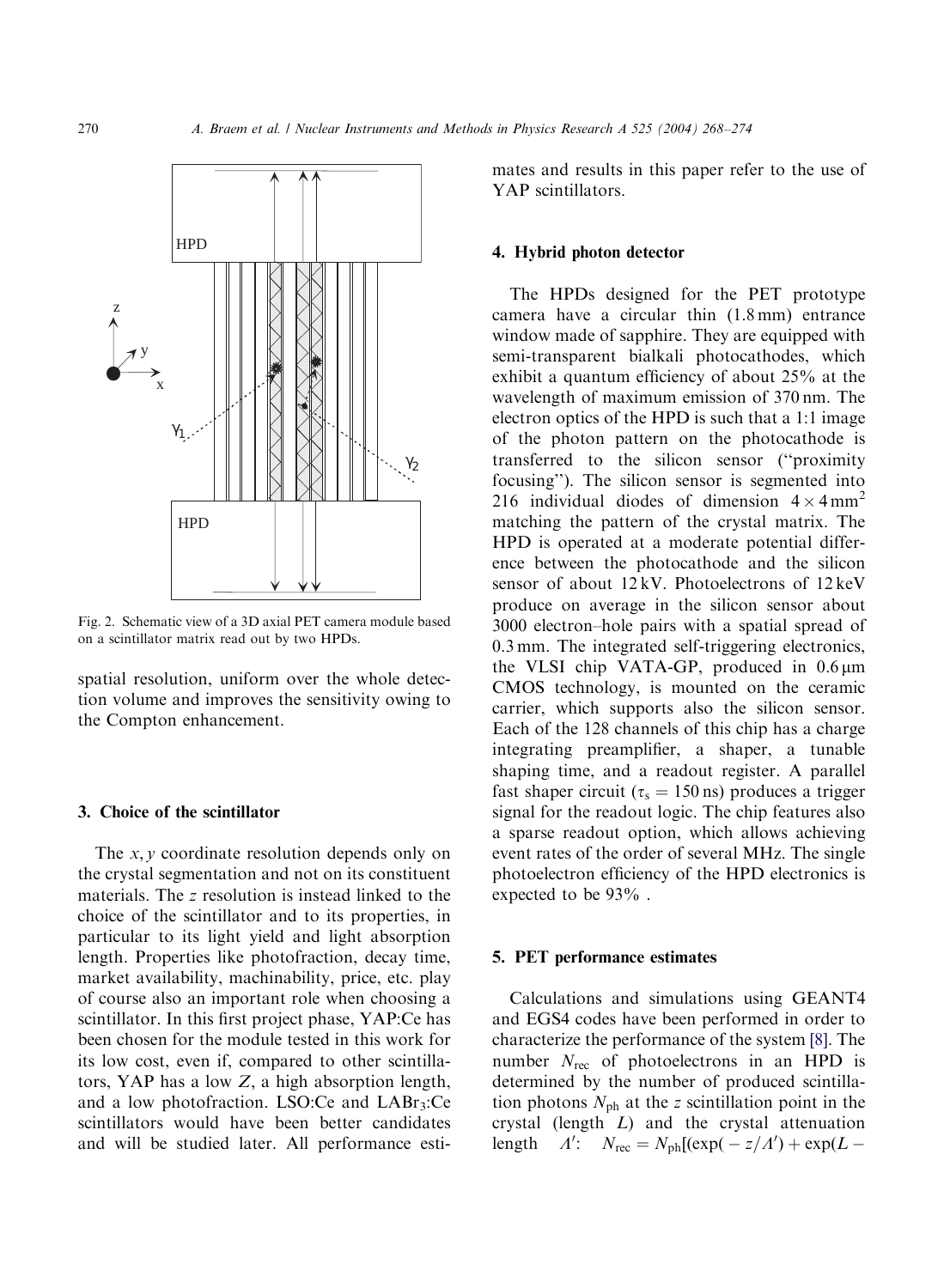<span id="page-3-0"></span>

Fig. 3. A PET scanner comprising 12 camera modules with a free inner diameter of 34 cm, suited for brain diagnostics. The shape of the HPDs has been optimized to increase the active area coverage.

 $z/A'$ ]. The energy resolution is given by the quadratic sum of the scintillator, statistical, and noise contributions.  $R_{\text{sci}}$  is equal to 2.5%,  $R_{\text{noise}}$  is negligible, and  $R_{\text{stat}} = [0.5/E(\text{MeV})]^{1/2}6.5\%$ .  $R_{\text{stat}}$ is equal to 7.5% for photons of 511 keV, while it is 16% for photons of 100 keV (all values correspond to FWHM).

The  $x-y$  spatial resolution is given by the thickness s of the crystals:  $\sigma_x = \sigma_y = s/\sqrt{12}$ (RMS). The z resolution, as will be discussed in Section 8, is related to the light absorption length and the light yield of the crystal.

#### 6. Compton enhanced reconstruction

The transaxial segmentation allows tracking multiple interactions of annihilation photons in the scintillator matrix, which provides the possibility to reconstruct a fraction of events which were Compton scattered in the detector. Monte-Carlo simulations show that part of the events

undergoing Compton scattering before photoelectric absorption can be reconstructed if the photons are scattered at forward angles  $(10^{\circ} < \theta < 60^{\circ})$ . Photons scattered larger angles are ''ambiguous'' and cannot be reconstructed. In YAP the photofraction at  $E_y = 511 \text{ keV}$  is only 3.8%. The simulations performed with EGS4 and GEANT4 show that nearly 8.7% of photons undergo a double interaction. Nevertheless, 3.5% can be correctly reconstructed, thus enhancing the coincidence efficiency of a factor 2 [\[7\].](#page-6-0) In case of LSO crystals, the enhancement due to Compton reconstructed events is less than a factor of 2, but the photoelectric fraction is much higher than YAP, being nearly 30%.

## 7. First results from measurements of optical properties of YAP:Ce crystals

Two matrix modules are under construction. YAP crystals have been procured from Crytur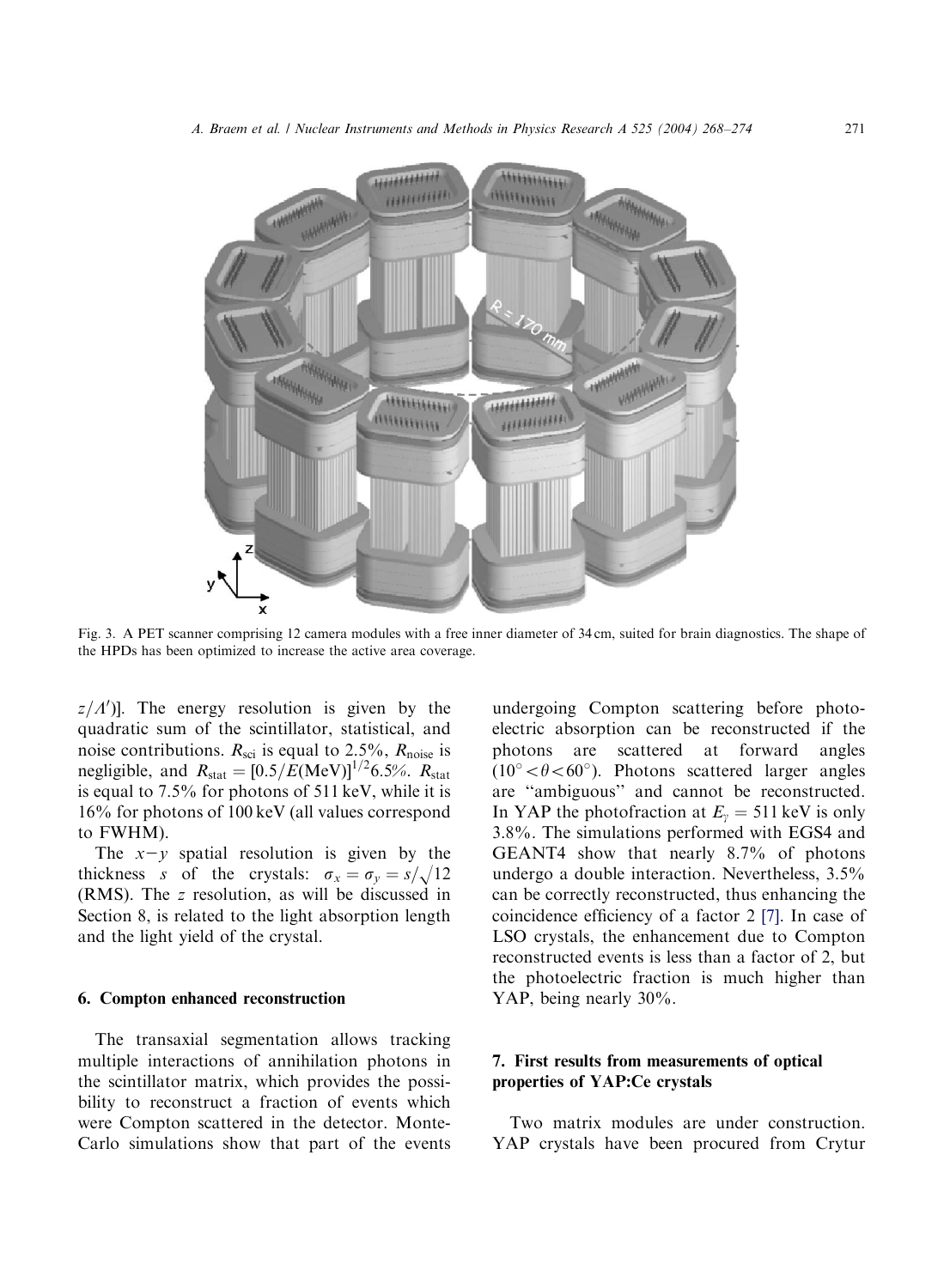Ltd. (Turnov, Czech Republic). All crystals have dimensions  $3.2 \times 3.2 \times 100 \text{ mm}^3$  with a maximum deviation from the nominal values of 0.03 mm. The optical polishing of all the surfaces is better than 10 nm (RMS), and by visual inspection they look free from scratches and inclusions.

The transmittance of light through one sample (3.2 mm), as measured by means of a Perkin-Elmer Lambda 9 spectrophotometer, is constant around 380 nm where YAP crystals with 0.05–0.1% Ce (weight fraction) have the luminescence peak which is nearly 60 nm wide. Because of the high refractive index of YAP the transmittance measurements are dominated by the reflection loss at the crystal–air interface.

The light absorption length of a YAP crystal has been measured through the ratio of the light seen by two PMTs mounted on each base of one crystal irradiated by a  $^{137}Cs$  (662 keV photons) radioactive source. The used PMTs have standard bialkali photocathodes. Their quantum efficiency matches well the emission wavelengths of the YAP. The crystal has not been wrapped, but the ensemble crystal-PMTs have been encapsulated in a light tight black cylindrical box with a diameter of nearly 5 cm. The timing of the signals from the PMTs is deduced through CFDs. Coincident right-left signals have their amplitudes  $(O_{\rm R}, O_{\rm L})$ and timings digitalized (ADC, TDC) and recorded by a multi-parametric acquisition system. The measurements yield the effective  $(A')$  and not the bulk  $(\Lambda)$  attenuation length. These are linked by the factor  $K$  which takes into account that the light propagates through the crystal by total internal reflection from the side walls:  $A' = AK$ . The value of K; evaluated through Monte-Carlo calcula-

tions, is  $\sim 0.8$ . Due to the small section of the crystal, the spectrum of detected photons is dominated by the Compton spectrum (see the first and second panels of Fig. 4). The photons completely stopped by the crystal are hardly seen in the left or right PMT spectra. But their presence  $(4.0\%$  of the total photons) is clearly visible in the sum spectrum. The energy resolution of the photopeak is  $\sigma_E/E = 4.3%$ . This value has been obtained with the source placed in the centre of the crystal ( $z = 5$  cm), and, as will be seen later, varies slowly when changing the source position. The effective attenuation length  $(A' = KA)$  can be deduced from the sum of right and left PMT signals  $Q_{\rm R} + Q_{\rm L} = N_{\rm ph} (\exp(-z/A') + \exp(L$  $z/A'$ ) (see [Fig. 5](#page-5-0)) for different positions of the radioactive source, and from the ratio of left to right signals  $Q_R/Q_L = (exp(L - 2z/A'))$ . The ratio (see [Fig. 6\)](#page-5-0) can also be deduced for photoeffect events only or by selecting only events at the Compton edge. The three analyses lead to the consistent values  $A' = 223 \pm 9$ , 217 $\pm 6$ , and  $206 + 8$  mm. From their average and from the estimation of  $K$ , a bulk attenuation length of  $\Lambda = 279 \pm 6$  mm is deduced.

The z position uncertainty  $\sigma_z = A'/2[(Q_R +$  $Q_{\rm L}$ )( $Q_{\rm R}$  $Q_{\rm L}$ )]<sup>1/2</sup>, varies slightly with z and deteriorates with increasing  $\Lambda'$ . On the contrary, the energy resolution ( $\sigma_{\rm E}$ ) improves with increasing  $\Lambda'$ . From the measured  $\Lambda'$ , we derive  $\sigma_z = 5$  mm, a value which is clearly not sufficient for a competitive PET scanner. The expected energy resolution is  $\sigma_E/E = 2.8\% / \sqrt{E(E \text{ in MeV})}$ .

While a long light absorption length is generally preferable for a scintillator, in our specific geometry a shorter absorption length, e.g.



Fig. 4. Pulse height spectra of the right  $(Q_R)$  and left  $(Q_R)$  PMT as well as sum spectrum  $(Q_R + Q_L)$ . The <sup>137</sup>Cs source was placed in the middle of the YAP crystal.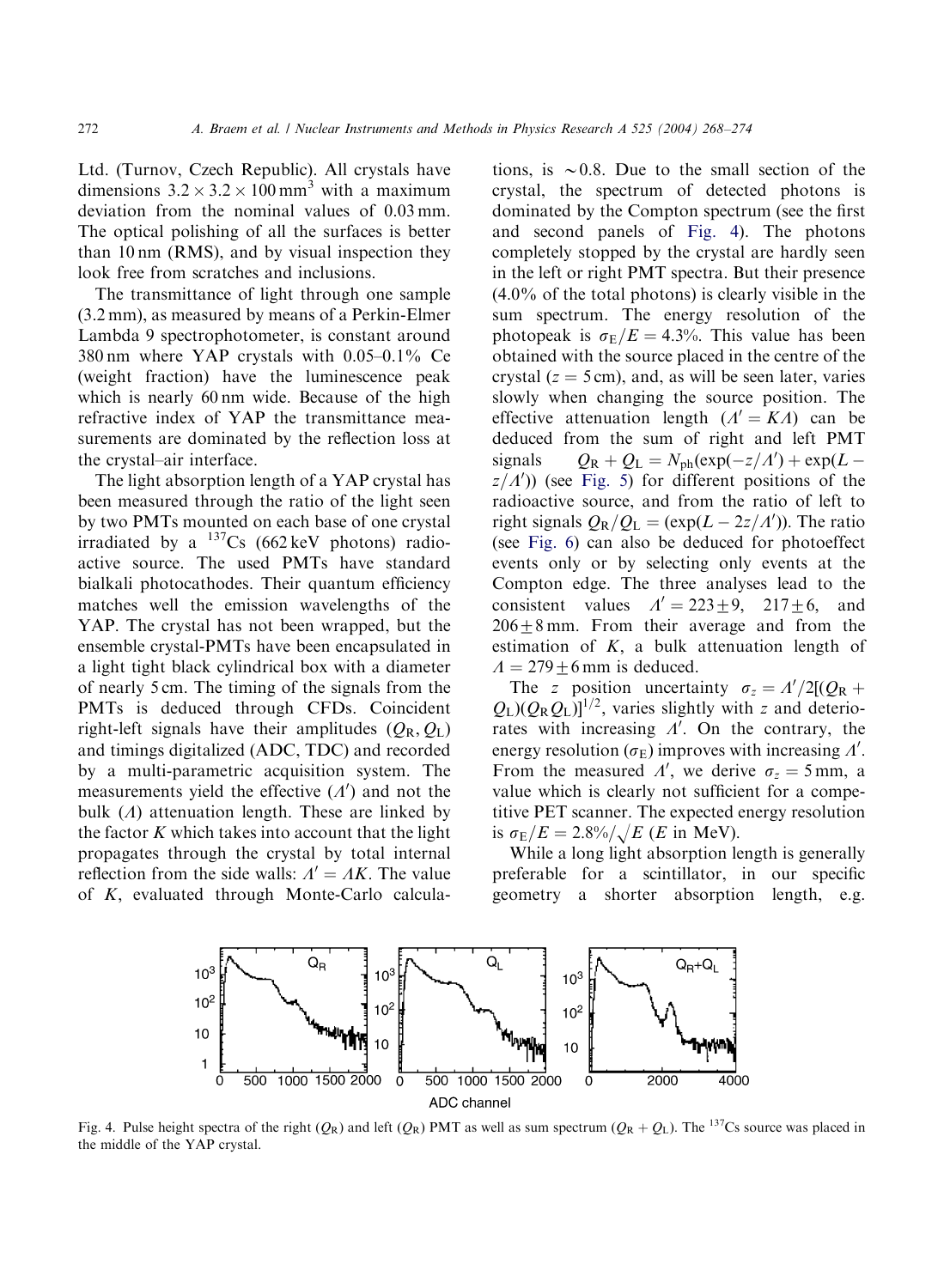<span id="page-5-0"></span>

Fig. 5. Sum of left and right PMT signals  $(Q_R + Q_L)$  versus position of the <sup>137</sup>Cs source on the YAP crystal.



Fig. 6. Ratio  $Q_R/Q_L$  analysed for photons in the Compton edge region (left) and in the photopeak (right).

 $\Lambda = 75$  mm, would significantly improve the position resolution ( $\sigma_z = 2.8$  mm) and still lead a very good energy resolution  $\sigma_E/E = 3.8\% / \sqrt{E}$ . Three ways have been suggested to decrease the effective absorption length  $A'$ : (1) change of the Ce concentration in the crystal (this actually reduces  $\Lambda$  itself, but requires to grow new crystals), (2) reduction of the surface reflectivity by chemically de-polishing, (3) coating the crystal lateral surfaces with a metal film in order to use the metallic reflectivity, instead of the total internal reflection.

Other measurements are under preparation for a first evaluation of the z coordinate precision in a crystal matrix. A prototype made by an array of YAP scintillators coupled with Hamamatsu R5900-M16 PSPMTs (the HPDs are not yet available) will be used. These PSPMTs have anode pixels with a size of  $4 \times 4 \text{ mm}^2$ , which match the dimensions of the crystal matrix. A pulsed light source will be used for the calibration of the single photoelectron pulse height.